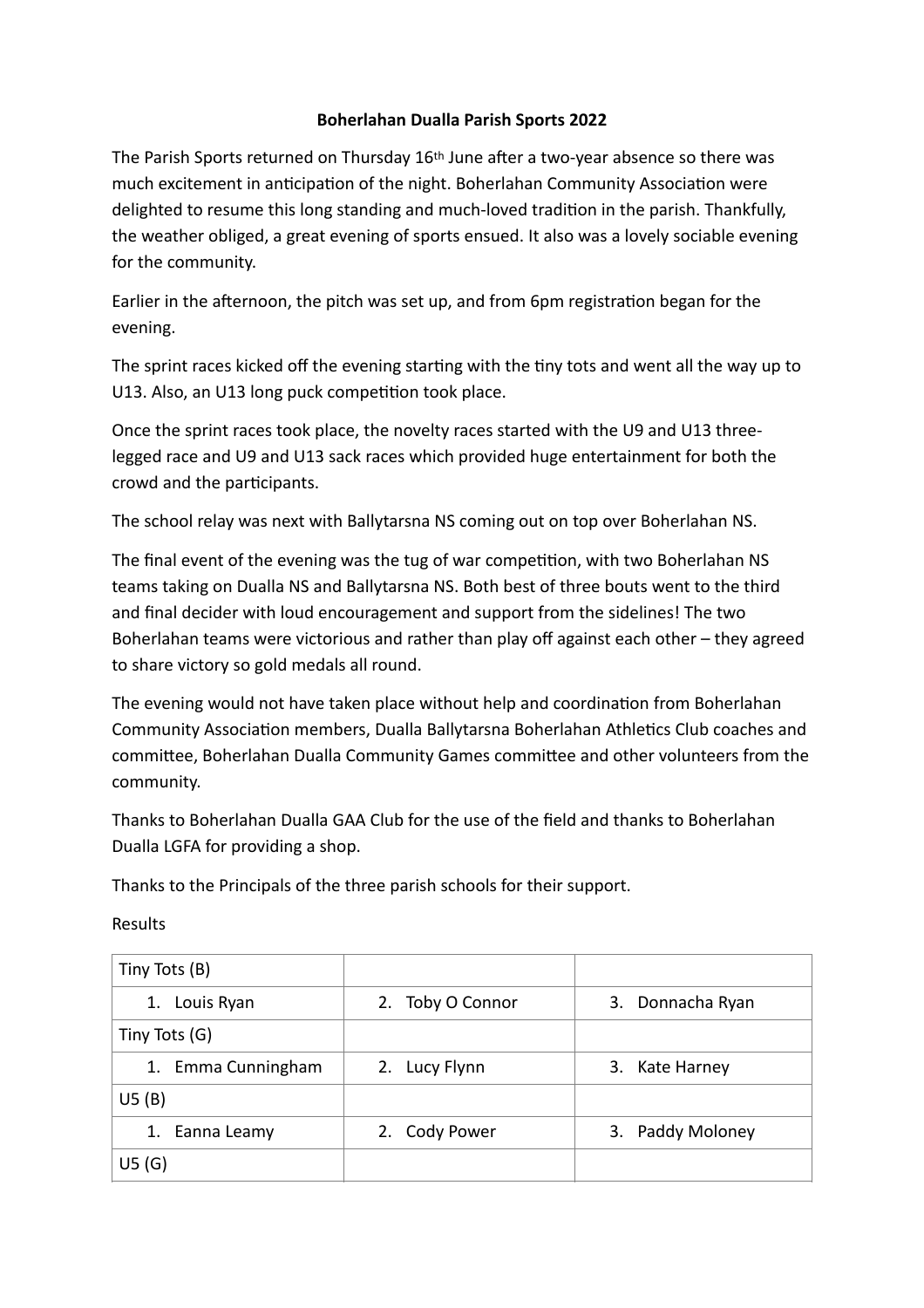| Sadbh Colville<br>1.                       | 2. Aisling Cunningham  | 3. Alanna O Reilly               |
|--------------------------------------------|------------------------|----------------------------------|
| U6(B)                                      |                        |                                  |
| 1. Conor Moylan                            | 2. Billy Ryan          | 3. Aidan Ryan                    |
| U6(G)                                      |                        |                                  |
| 1. Caoimhe Leamy                           | 2. Aisling O Donnell   | 3. Muireann Ryan                 |
| U7(B)                                      |                        |                                  |
| David Leamy<br>1.                          | 2. Sam Hogan           | 3. Ben Ryder                     |
| U7(G)                                      |                        |                                  |
| 1. Laoise Prior/ Amy<br>Meehan             |                        | Grace Hickey<br>3.               |
| UB(B)                                      |                        |                                  |
| 1. Kyle Horgan                             | 2. Tom Fahey           | 3. Padraig O Connor              |
| US(G)                                      |                        |                                  |
| 1. Meabh O Donnell                         | 2. Amy Meehan          | 3. Fiadh Maher                   |
| U9(B)                                      |                        |                                  |
| 1. Eanna Moynihan                          | 2. Dylan Phelan        | 3. Padraig O Connor              |
| U9(G)                                      |                        |                                  |
| 1. Kamryn O Connor                         | 2. Meabh O Donnell     | 3. Cora Leamy                    |
| U10(B)                                     |                        |                                  |
| 1. Cian O Donnell                          | 2. Eanna Moynihan      | 3. Andrew Walsh                  |
| U10(G)                                     |                        |                                  |
| 1. Dearbhla Hickey                         | 2. Aoife McLoughlin    | 3. Rebecca McLoughlin            |
| U11(B)                                     |                        |                                  |
| <b>Niall Quirke</b><br>1.                  | 2. Cian O Donnell      | 3. Jack Maher                    |
| U11(G)                                     |                        |                                  |
| Triona Heffernan<br>1 <sup>1</sup>         | 2. Leah O Connell      | 3. Dearbhla Hickey               |
| U12(B)                                     |                        |                                  |
| <b>Bobby Mcloughlin</b><br>1.              | 2. Harry Ryan          | Niall Quirke<br>3.               |
| U12(G)                                     |                        |                                  |
| 1. Aoife O Donnell                         | 2. Gabrielle Morrissey |                                  |
| U13/14 (B) Brinsley Lowth<br><b>Trophy</b> |                        |                                  |
| 1. Rion Krosniqi                           | 2. Bobby McLoughlin    | 3. Harry Ryan/Conor O<br>Donnell |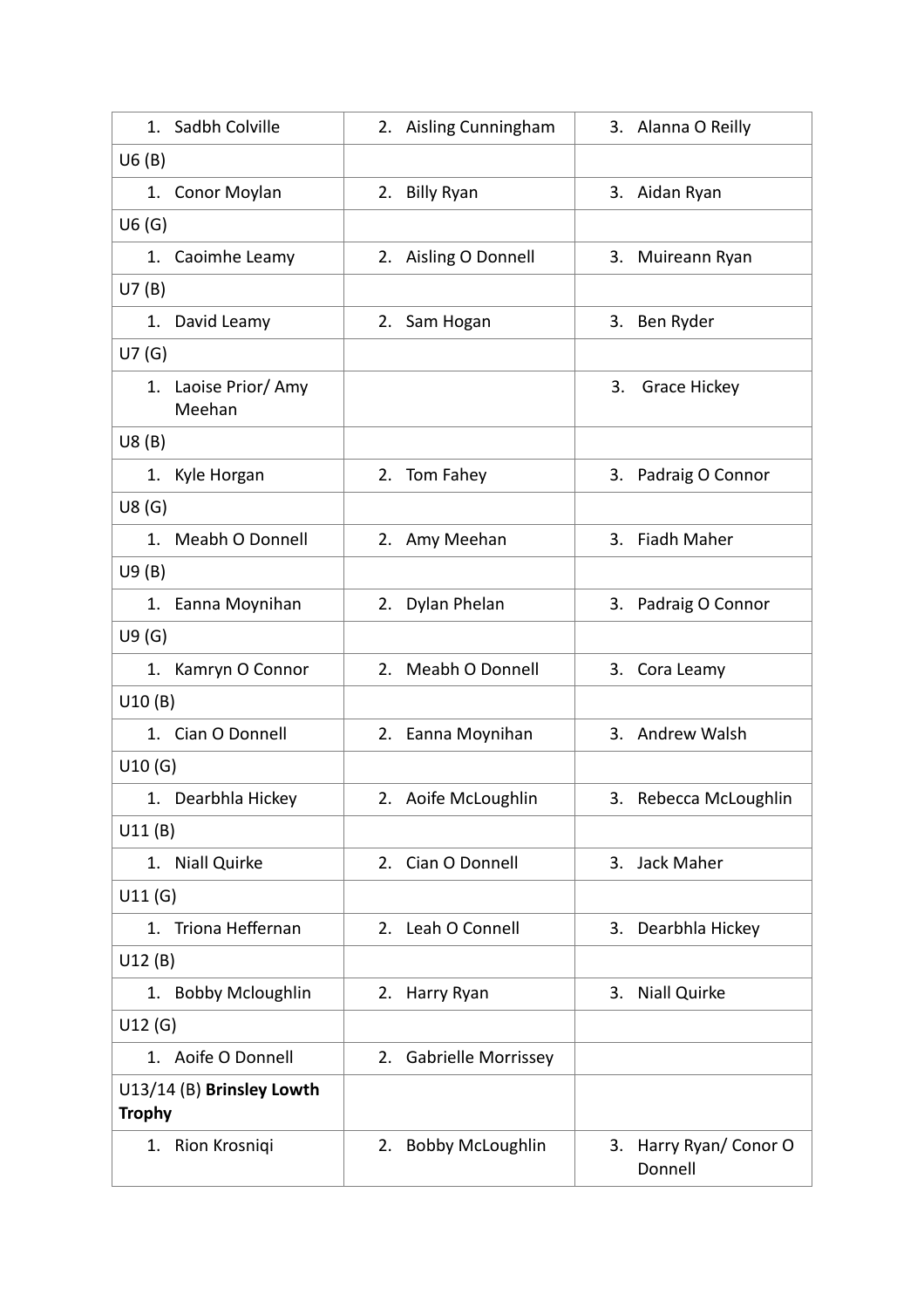| U13/14 (G) Eileen O Reilly<br><b>Memorial Trophy</b>                                       |                                                                                                    |                                        |
|--------------------------------------------------------------------------------------------|----------------------------------------------------------------------------------------------------|----------------------------------------|
| 1. Sarah Meehan                                                                            | 2. Sophie Moynihan                                                                                 | 3. Aoife O Donnell                     |
| U9 Three- Legged race (B)                                                                  |                                                                                                    |                                        |
| 1. Fiachra O Connor/<br><b>Rian Colville</b>                                               | Jack Maher/ Eoghan<br>2.<br>O Dwyer                                                                | Billy Ryan/Diarmuid O<br>3.<br>Reilly  |
| U9 Three - Legged race (G)                                                                 |                                                                                                    |                                        |
| 1. Caoimhe Hickey/<br>Ellen O Dwyer                                                        | Sophie Maher/<br>2.<br>Phoebe O Dwyer                                                              | 3. Kamryn O Connor/<br>Aoibheann Lacey |
| U13 Three-Legged race (B)                                                                  |                                                                                                    |                                        |
| 1. Rory Crosse/John O<br>Dwyer                                                             | 2. Fionn Ivors/Eoghan<br>Kennedy                                                                   | Jamie Maher/Niall Quirke               |
| U13 Three-Legged race (G)                                                                  |                                                                                                    |                                        |
| 1. Gabrielle Morrissey/<br>Sophie Moynihan                                                 | 2. Leah O Connell/<br>Aoife O Donnell                                                              | 3. Sarah Meehan/Neasa<br>Dwan          |
| U9 Sack Race (B)                                                                           |                                                                                                    |                                        |
| 1. Jack Maher                                                                              | James Ryan<br>2.                                                                                   | 3. Eoghan O Dwyer                      |
| U9 Sack Race (G)                                                                           |                                                                                                    |                                        |
| Kamryn O Connor<br>1.                                                                      | 2. Lilly Ryder                                                                                     | 3. Caoimhe Hickey                      |
| U13 Sack Race (B)                                                                          |                                                                                                    |                                        |
| 1. Harry Ryan                                                                              | 2. Jack Maher                                                                                      | 3. Cian O Donnell                      |
| U11 Sack Race (G)                                                                          |                                                                                                    |                                        |
| 1. Triona Heffernan                                                                        | 2. Dearbhla Hickey                                                                                 | 3. Rebecca McLoughlin                  |
| U13 Sack Race (G)                                                                          |                                                                                                    |                                        |
| Sarah Meehan<br>1.                                                                         | 2. Aoife O Donnell                                                                                 | Neasa Dwan<br>3.                       |
| U13 Long Puck (B)                                                                          |                                                                                                    |                                        |
| 1. Rory Crosse                                                                             | 2. John Keane                                                                                      | Cian Fogarty<br>3.                     |
| U13 Long Puck (G)                                                                          |                                                                                                    |                                        |
| 1. Abbie Horgan                                                                            | 2. Sarah Murphy                                                                                    | 3. Leah Hickey                         |
| <b>Schools Relay</b>                                                                       |                                                                                                    |                                        |
| Ballytarsna NS - Rion<br>1.<br>Krosniqi, Leah O<br>Connell, Aoife O<br>Donnell, Harry Ryan | 2. Boherlahan NS-<br>Gabrielle Morrissey,<br>Aaron McCarthy,<br>Cian O Donnell,<br>Sophie Moynihan |                                        |
| Schools Tug of War                                                                         |                                                                                                    |                                        |